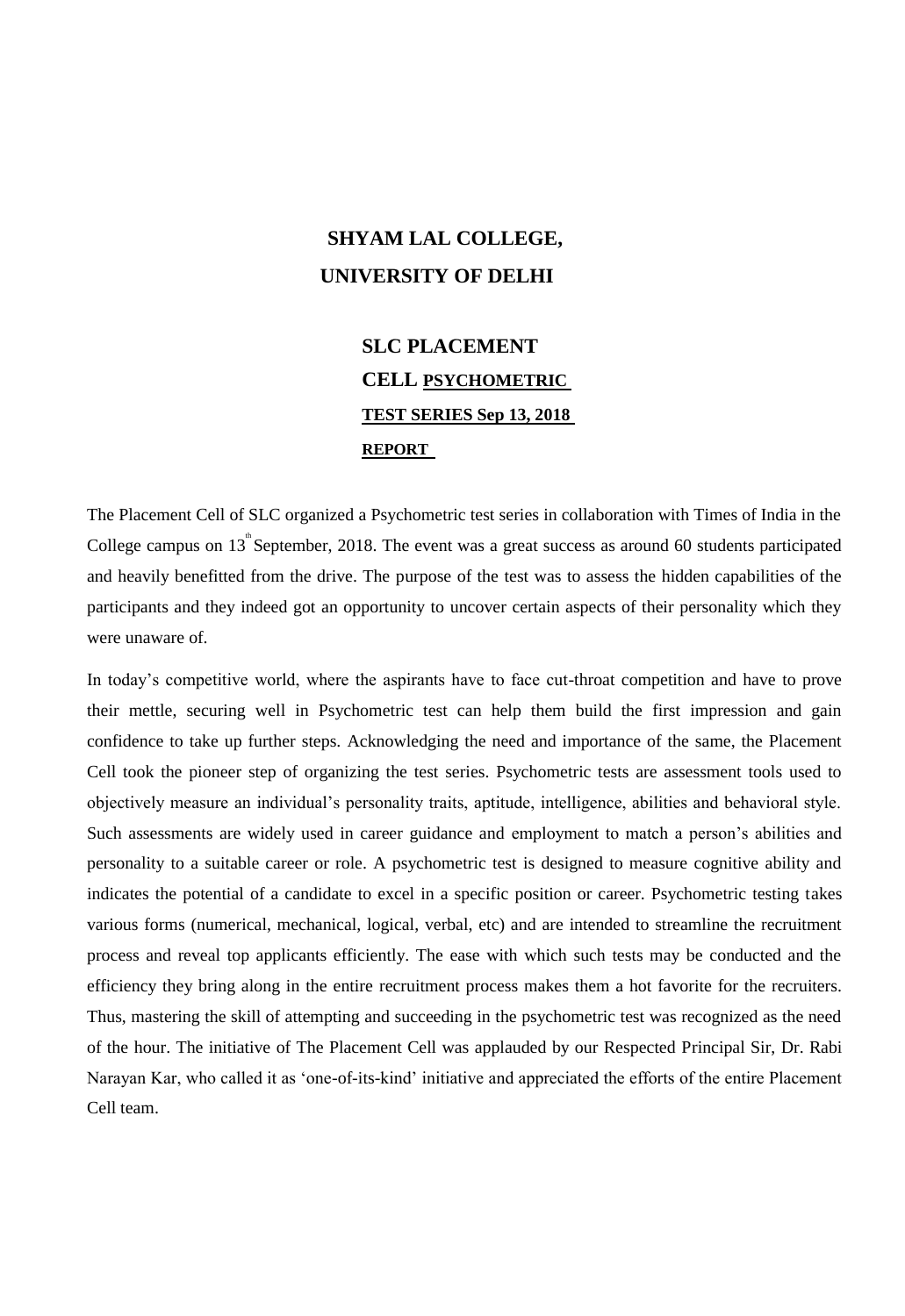The day conclude with all the participants taking the test and learning from their experience. The results of the test were intimated to the students. The students were deeply benefitted from the entire exercise as they not only got a hands-on experience of the test but also got useful inputs for improvement.The event was



attended by 62 students.